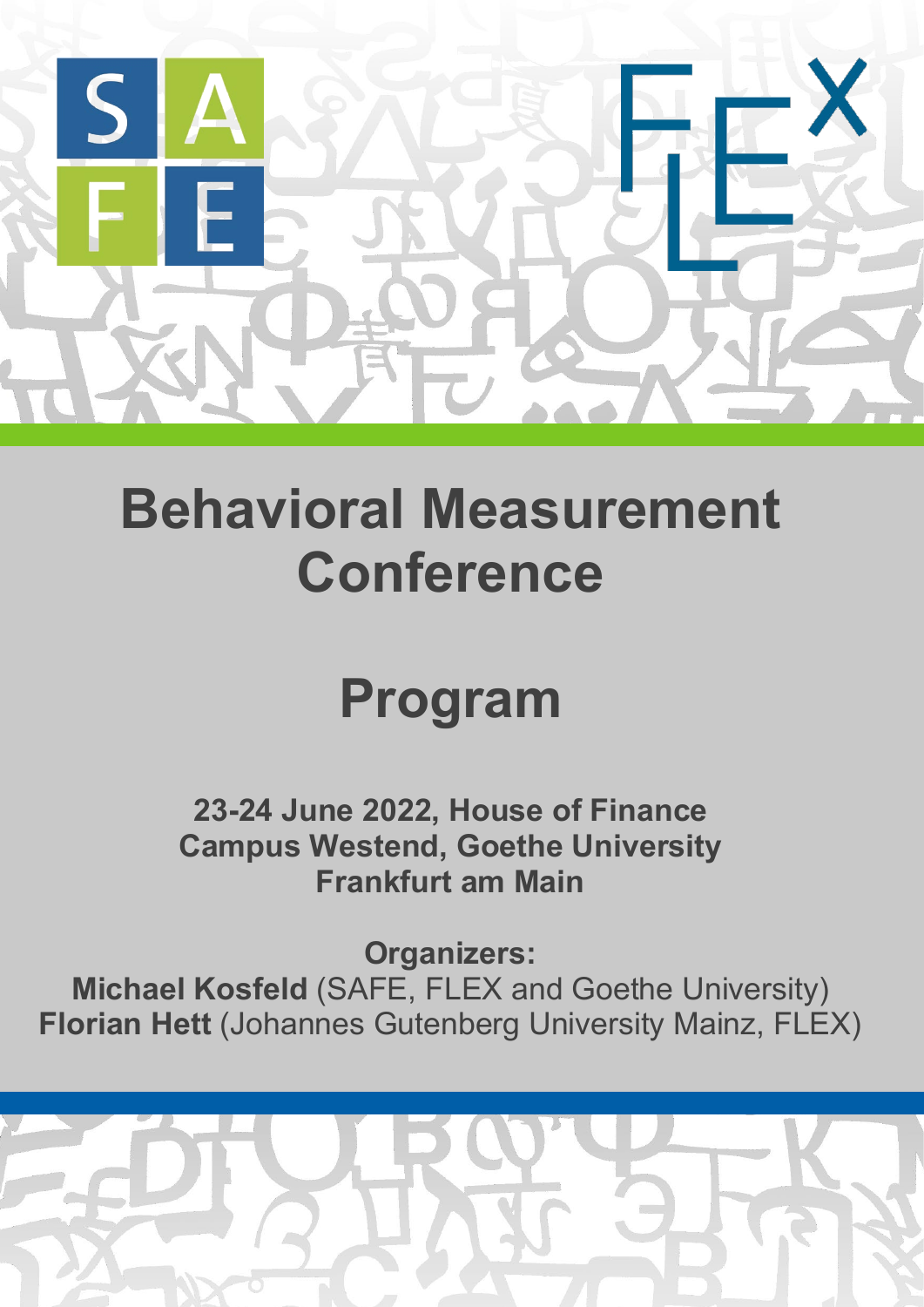## **Program**

| Thursday, 23 June 2022<br>09.00 - 09.30 Registration |                                                                                                                                                                                                                                   |
|------------------------------------------------------|-----------------------------------------------------------------------------------------------------------------------------------------------------------------------------------------------------------------------------------|
|                                                      | 09.30 - 10.00 Welcome: Michael Kosfeld, SAFE and Goethe University                                                                                                                                                                |
| $10.00 - 10.50$                                      | The Effect of Education on Patience -<br><b>Global Evidence from Compulsory Schooling Reforms</b><br>Presenter: Thomas Dohmen, University of Bonn<br>Discussant: Na Zou, Goethe University Frankfurt                              |
|                                                      | 10.50 - 11.10 Coffee Break                                                                                                                                                                                                        |
| $11.10 - 12.00$                                      | Why do we Discriminate? The Role of Motivated Reasoning<br>Presenter: Markus Eyting, Johannes Gutenberg University Mainz<br>Discussant: Navid Sabet, Goethe University Frankfurt                                                  |
| $12.00 - 12.50$                                      | <b>Groupy Opinion Formation</b><br>Presenter: Florian Hett, Johannes Gutenberg University Mainz and FLEX<br>Discussant: Esther Chevrot, Goethe University Frankfurt                                                               |
| $12.50 - 14.00$                                      | <b>Lunch Break</b>                                                                                                                                                                                                                |
| $14.00 - 14.50$                                      | <b>Beliefs About the Stock Market and Investment Choices:</b><br><b>Evidence from a Field Experiment</b><br>Presenter: Christine Laudenbach, SAFE and Goethe University<br>Discussant: Oscar Stolper, Philipps-University Marburg |
| $14.50 - 15.40$                                      | The Behavioral Measurement Toolbox<br>Presenter: Julian Detemple, Goethe University Frankfurt                                                                                                                                     |
|                                                      | 15.40 - 16.10 Coffee Break                                                                                                                                                                                                        |
| $16.10 - 17.00$                                      | <b>Increasing Trust in Muslims: Field Interventions</b><br>Presenter: Yan Chen, University of Michigan<br>Discussant: Guido Friebel, Goethe University Frankfurt                                                                  |
| $17.00 - 17.50$                                      | <b>Distinguishing Common Ratio Preferences from</b><br><b>Common Ratio Effects</b><br>Presenter: Charles Sprenger, California Institute of Technology<br>Discussant: Andreas Grunewald, Frankfurt School                          |

**19.00** *Dinner (by invitation only)*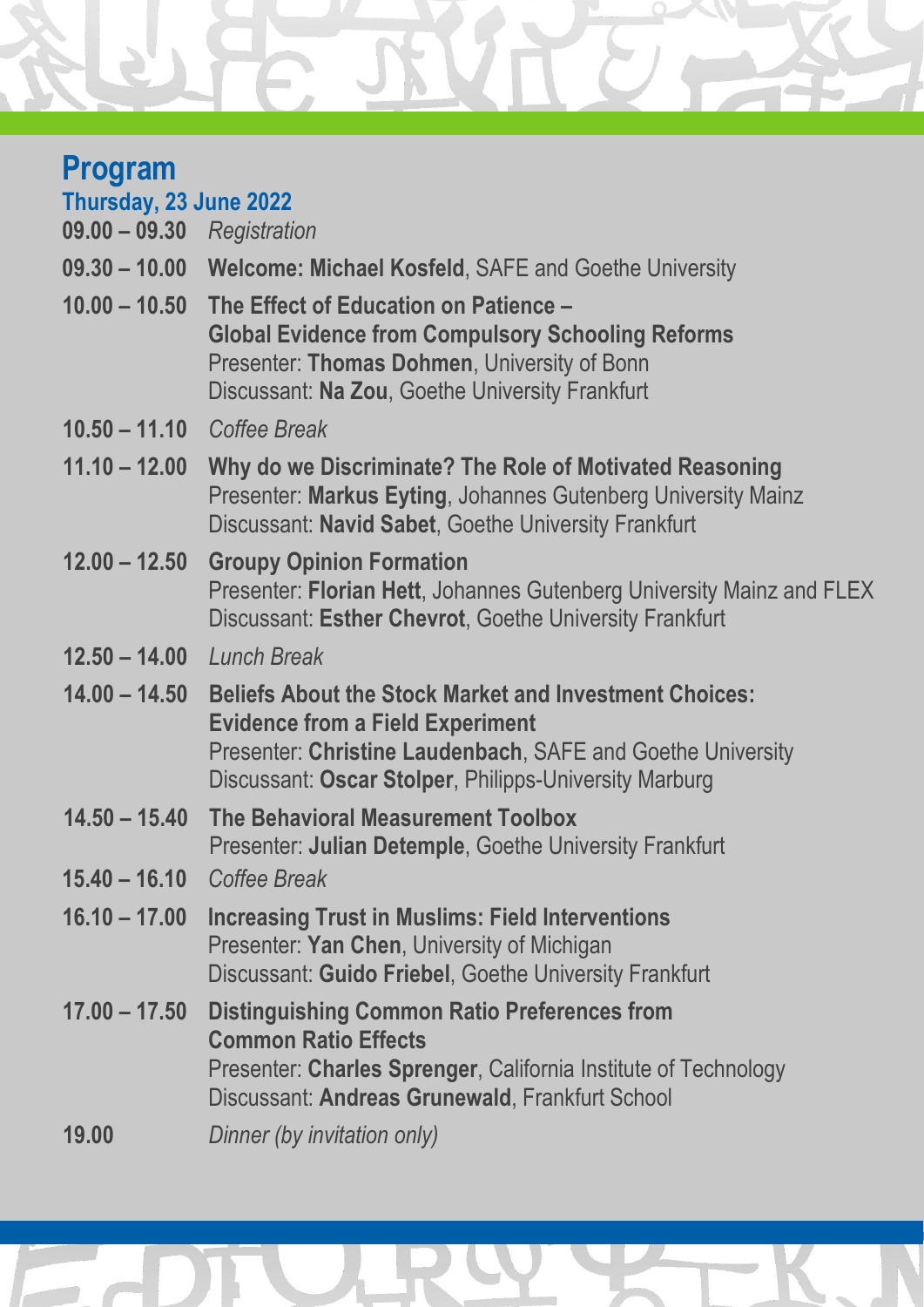### **Friday, 24 June 2022**

| $09.00 - 09.50$ | <b>Heterogeneous Agents in Intertemporal Choice:</b><br><b>Theory and Experimental Evidence</b><br>Presenter: Daniel Schunk, Johannes Gutenberg University Mainz<br>Discussant: Frederik Schwerter, University of Cologne |
|-----------------|---------------------------------------------------------------------------------------------------------------------------------------------------------------------------------------------------------------------------|
| $09.50 - 10.40$ | <b>Poverty and Perseverance:</b><br>The Detrimental Effect of Poverty on Effort Provision<br>Presenter: Zahra Sharafi-Avarzaman, Goethe University Frankfurt<br>Discussant: Sonja Settele, University of Copenhagen       |
| $10.40 - 11.00$ | Coffee Break                                                                                                                                                                                                              |
| $11.00 - 11.50$ | <b>Personality Traits and Academic Performance:</b><br><b>Correcting Self-assessed Traits with Vignettes</b><br>Presenter: Bart Golsteyn, Maastricht University<br>Discussant: Patrick Schneider, University of Würzburg  |
| $11.50 - 12.40$ | <b>Narratives about the Macroeconomy</b><br>Presenter: Johannes Wohlfart, University of Copenhagen<br>Discussant: Andrej Gill, Johannes Gutenberg University Mainz                                                        |
| $12.40 - 13.50$ | <b>Lunch Break</b>                                                                                                                                                                                                        |
| $13.50 - 14.40$ | <b>Intrinsic Preferences for Autonomy</b><br>Presenter: Holger Herz, University of Fribourg<br>Discussant: Michael Kosfeld, SAFE, FLEX and Goethe University                                                              |
| $14.40 - 15.30$ | On Taking a Skewed Risk More than Once<br>Presenter: Sebastian Ebert, University of Heidelberg<br>Discussant: Volker Benndorf, Goethe University Frankfurt                                                                |
| $15.30 - 16.20$ | <b>Learned Impatience? Dispersed Reinforcement and Time Discounting</b><br>Presenter: David Poensgen, Goethe University Frankfurt<br>Discussant: Steve Heinke, University of Basel                                        |
| 16.20           | <b>End of the Conference and Farewell</b>                                                                                                                                                                                 |